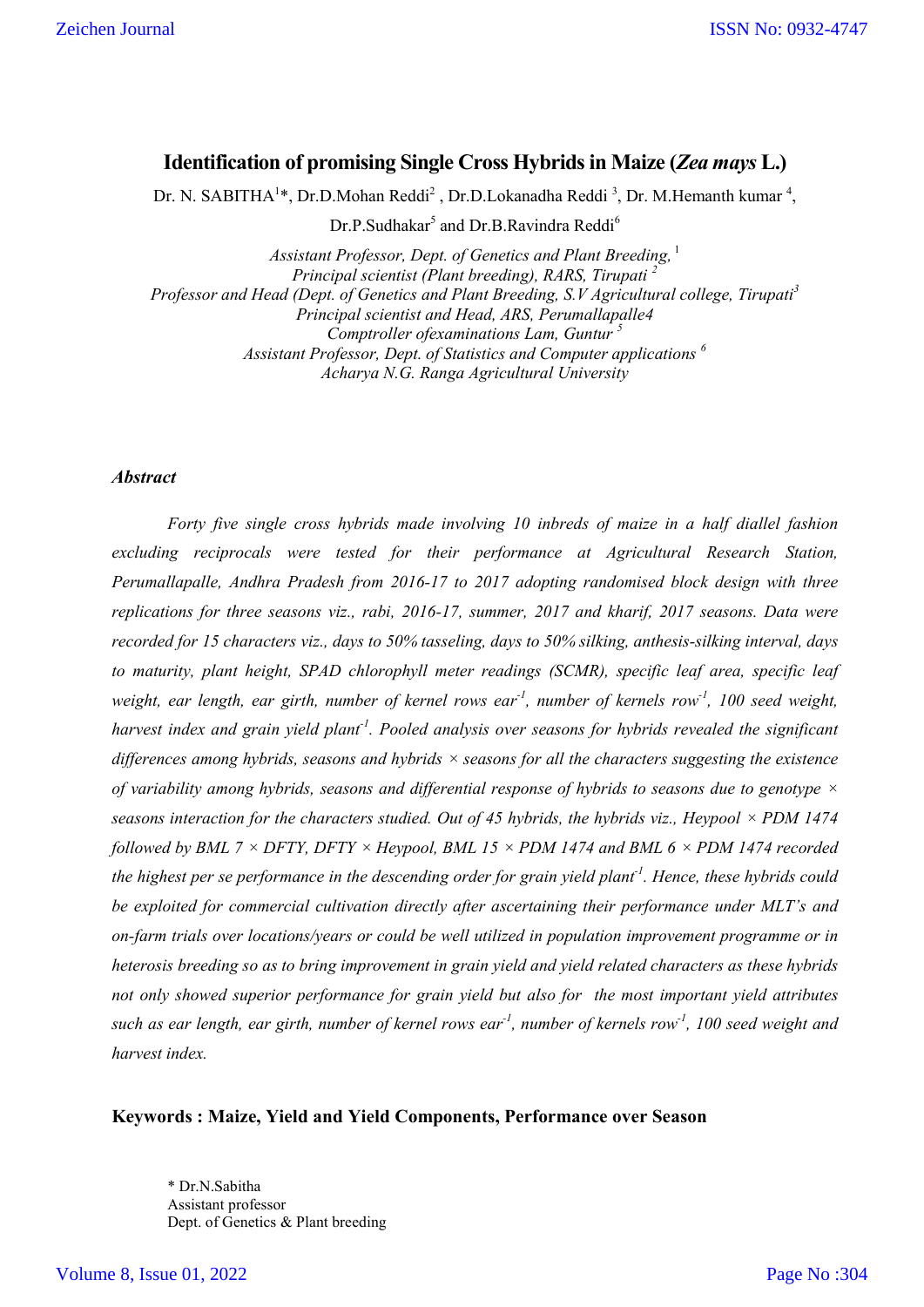### **Introduction**

Maize is an important cereal crop worldwide and is ranked third after wheat and rice for its nutritional quality and uses (Ali *et al*. 2014) and it is termed as "Queen of Cereals". It is mostly used as food, feed, forage, green fuel (ethanol), vegetable oil and starch. It is also backbone of the poultry industry. The significant increase in maize production in India was due to commercial cultivation of highly productive single cross hybrids. Genotype  $\times$  environment interaction complicates the identification of stable/consistently performing hybrids over seasons/locations. Therefore, newly developed hybrids should be tested in multiple environments to determine their performance and adaptability before recommending for commercial cultivation as G×E interaction may cause inconsistencies in genotype ranking across environments and selection of suitable maize hybrids. The present investigation was carried out to identify superior hybrids for enhancing productivity of maize under commercial cultivation.

### **Material and Methods**

The present investigation was carried out in maize involving 45 hybrids derived from ten inbreds *viz*., BML 2, BML 6, BML 7, BML 15, DFTY, Heypool, PDM 1416, PDM 1428, PDM 1452 and PDM 1474 made in a half diallel fashion at Agricultural research Station, Perumallapalli, Chittoor District, A.P from 2016-2017 in three seasons *viz*., *Rabi*, 2016-17, *Summer*, 2017 and *Kharif*, 2017 seasons. The soils are sandy to sandy loam in texture. All the recommended package of practices *viz*., irrigation, weeding and plant protection measures for maize in southern zone were followed in raising a healthy and successful crop. Farm yard manure was applied at the rate of  $25$  t ha<sup>-1</sup>. Nitrogen was applied in four splits *viz*., at sowing, knee high stage (30-35 days), at flag leaf emergence (50-55 days) and at tasseling and silking stage (60-65 days) as per the recommendations of Southern Zone, Andhra Pradesh. A fertilizer dose of 120:80:60 kg ha<sup>-1</sup> of nitrogen, phosphorous and potassium during *rabi*, 2016-17 and *summer*, 2017 and 100:80:60 kg ha-1 nitrogen, phosporous and potassium during *kharif*, 2017 was applied.

The observations on 15 characters *viz*., days to 50% tasseling, days to 50% silking, anthesissilking interval, days to maturity, plant height (cm), SPAD chlorophyll meter reading (SCMR), specific leaf area (cm<sup>2</sup> g<sup>-1</sup>), specific leaf weight (mg cm<sup>-2</sup>), ear length (cm), ear girth (cm), number of kernel rows ear<sup>-1</sup>, number of kernels row<sup>-1</sup>, 100 seed weight (g), harvest index (%) and grain yield plant<sup>-1</sup> (g) were recorded during crop growth period and at harvest. Pooled analyses of data overall the three seasons was also carried out after testing for the homogeneity of error variances by using Bartlett's test of homogeneity (Bartlett, 1937) as quoted by Panse and Sukhatme (1985). The seasons were considered as random, while  $F_1$  hybrids were assumed as fixed.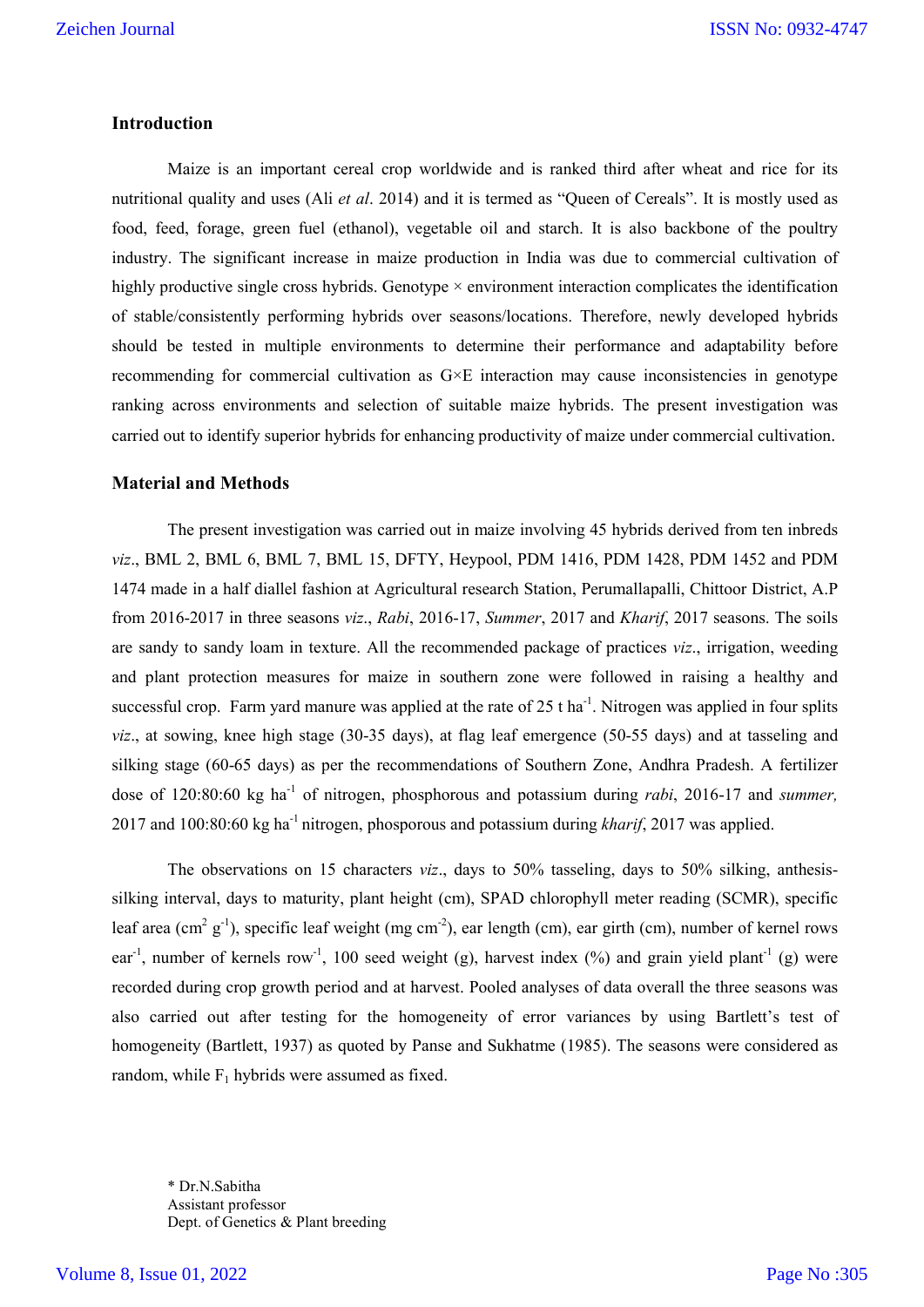## **Results and Discussion**

Pooled mean data analysis for 45 hybrids indicated existence of significant differences among hybrids, seasons and hybrids × seasons for all the characters studied over seasons. Existence of sufficient variability among hybrids for all the characters studied indicates that desirable improvement can be brought through selection.

### **Mean performance of Hybrids**

Mean performance of hybrids over three seasons for all 15 characters studied were presented on character wise in Table 1.

### **Days to 50% tasseling**

Among hybrids, BML 15  $\times$  PDM 1452 (59.56) took least number of days, whereas BML 15  $\times$ PDM 1428 (65.44) took the maximum number of days to tasseling with a general mean of 62.36 days. Among the 45 hybrids 21 recorded less number of days for days to 50% tasseling over hybrid mean. The hybrid BML 15  $\times$  PDM 1452 followed by Heypool  $\times$  PDM 1474, DFTY  $\times$  PDM 1452, BML 7  $\times$  DFTY, BML 15  $\times$  PDM 1474 and DFTY  $\times$  Heypool exhibited earliness in flowering (Table 1). Overall, hybrids took less number of days for days to 50% tasseling compared to inbreds in individual seasons and in pooled over seasons. This showed that hybrids were relatively early in tasseling than inbreds.

### **Days to 50% silking**

This character varied from 62.67 (BML 15  $\times$  PDM 1452) to 69.44 (BML 15  $\times$  PDM 1428) among hybrids with a mean value of 65.59 days. The top five hybrids *viz*., BML 15  $\times$  PDM 1452, Heypool  $\times$ PDM 1474, DFTY  $\times$  Heypool, BML 7  $\times$  DFTY and DFTY  $\times$  PDM 1452 have recorded less number of days for days to 50% silking (Table 1). Days measured to 50% silking along with other maturity characters are commonly used by plant breeder as a basis for determining maturity of maize. Low mean performance is an indicative of earliness. In the present investigation BML 15  $\times$  PDM 1452, Heypool  $\times$ PDM 1474, DFTY  $\times$  Heypool, BML 7  $\times$  DFTY and DFTY  $\times$  PDM 1452 and among hybrids registered low mean values for silking and thus are considered to be best hybrids for earliness. Hence, these hybrids could be used for development of earliness in the hybridization programme.

### **Anthesis- Silking Interval**

Anthesis-silking interval among hybrids varied from 2.41 (Heypool  $\times$  PDM 1416) to 4.15 days (BML 15 × PDM 1428) in pooled over seasons. The hybrid mean recorded in pooled over seasons was 3.25. Among 45 hybrids, hybrid Heypool  $\times$  PDM 1416 in pooled over seasons recorded minimum number of days for anthesis-silking interval. Anthesis-silking interval reveals the time span between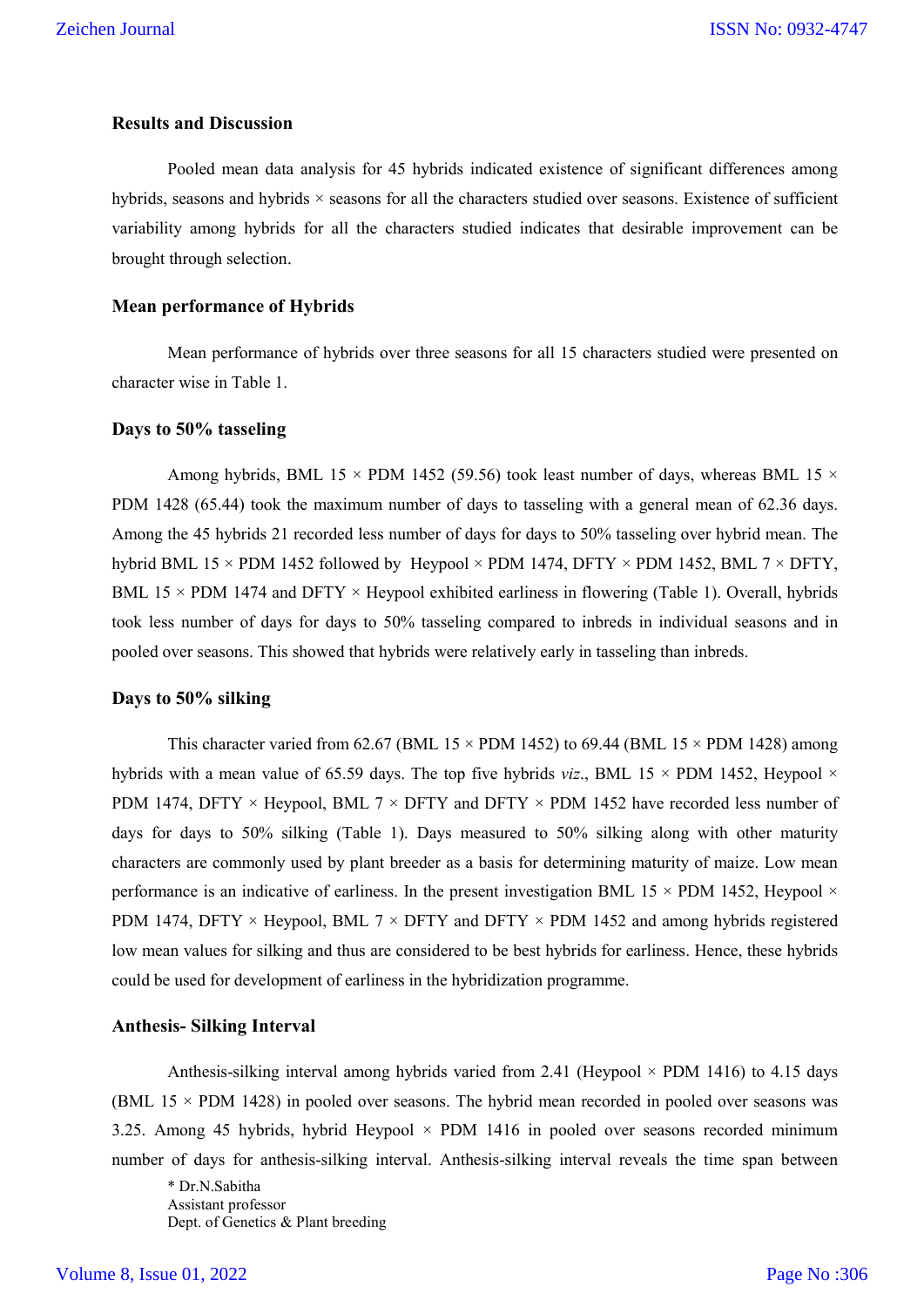anthesis to pollination. It is a character used mainly in screening genotypes for tolerant to stress especially drought resistant. It is highly correlated with seed setting *per cent* in a reciprocal way. Lesser the gap between tasseling to silking in a cross, greater will be grain yield. The hybrid Heypool  $\times$  PDM 1416 registered low anthesis-silking interval in three seasons and pooled over seasons and could be used in development of high yielding hybrid programme.

#### **Days to maturity**

In pooled over seasons days to maturity varied among hybrids from 99.33 (BML  $7 \times$  DFTY) to 105.67 (BML 15  $\times$  PDM 1428) with a mean of 101.88 days. Among the 45 hybrids 20 hybrids surpassed by respective hybrid mean values in desired direction. Thus, these hybrids were relatively early in maturity than the inbreds. Among the 20 hybrids, the top five hybrids include BML  $7 \times$  DFTY, DFTY  $\times$ PDM 1474, DFTY  $\times$  Heypool, DFTY  $\times$  PDM 1452 and PDM 1452  $\times$  PDM 1474 for early maturity in pooled over seasons (Table 1).

### **Plant height (cm)**

Plant height among hybrids varied from 166.59 (BML  $7 \times$  DFTY) to 203.13 cm (BML 6  $\times$  PDM 1428) in pooled over seasons. A hybrid mean of 187.08 cm was recorded for this character in pooled over seasons. Twenty four hybrids in pooled over seasons exceeded the respective hybrid mean value. The top five hybrids *viz.*, BML  $6 \times PDM$  1428, BML  $6 \times PDM$  1452, DFTY  $\times PDM$  1428, PDM 1416  $\times PDM$ 1428 and BML 6 × PDM 1474 in pooled over seasons registered maximum plant height (Table 1). Plant height is strongly associated with the flowering dates, both morphologically and ontogenetically, because internodes formation stops at floral initiation, which means that earlier flowering is usually shorter in maize (Troyer and Larkins, 1985). In the present investigation also hybrids which were much early in flowering recorded low plant height compared to hybrids which recorded higher plant height and late in flowering.

### **SPAD chlorophyll meter readings (SCMR)**

Significant differences were observed among the hybrids in pooled over seasons for SPAD meter readings. Chlorophyll is a vital pigment for absorbing, transferring and transforming in photosynthesis (Yao *et al*., 2007). Leaf greenness is an important plant biophysical parameter that determines plant physiological status and relates to photosynthetic capacity of plants and consistently improves yield. Among hybrids, SCMR varied from 48.86 (BML  $7 \times$  PDM 1428) to 53.70 (DFTY  $\times$  Heypool) with a general mean value of 51.36 in pooled over seasons. Among the hybrids, 21 in pooled over seasons recorded higher SCMR over the respective general mean of hybrids. The top five hybrids which recorded higher SCMR include DFTY  $\times$  Heypool, BML 6  $\times$  PDM 1474, BML 7  $\times$  DFTY, BML 15  $\times$  PDM 1452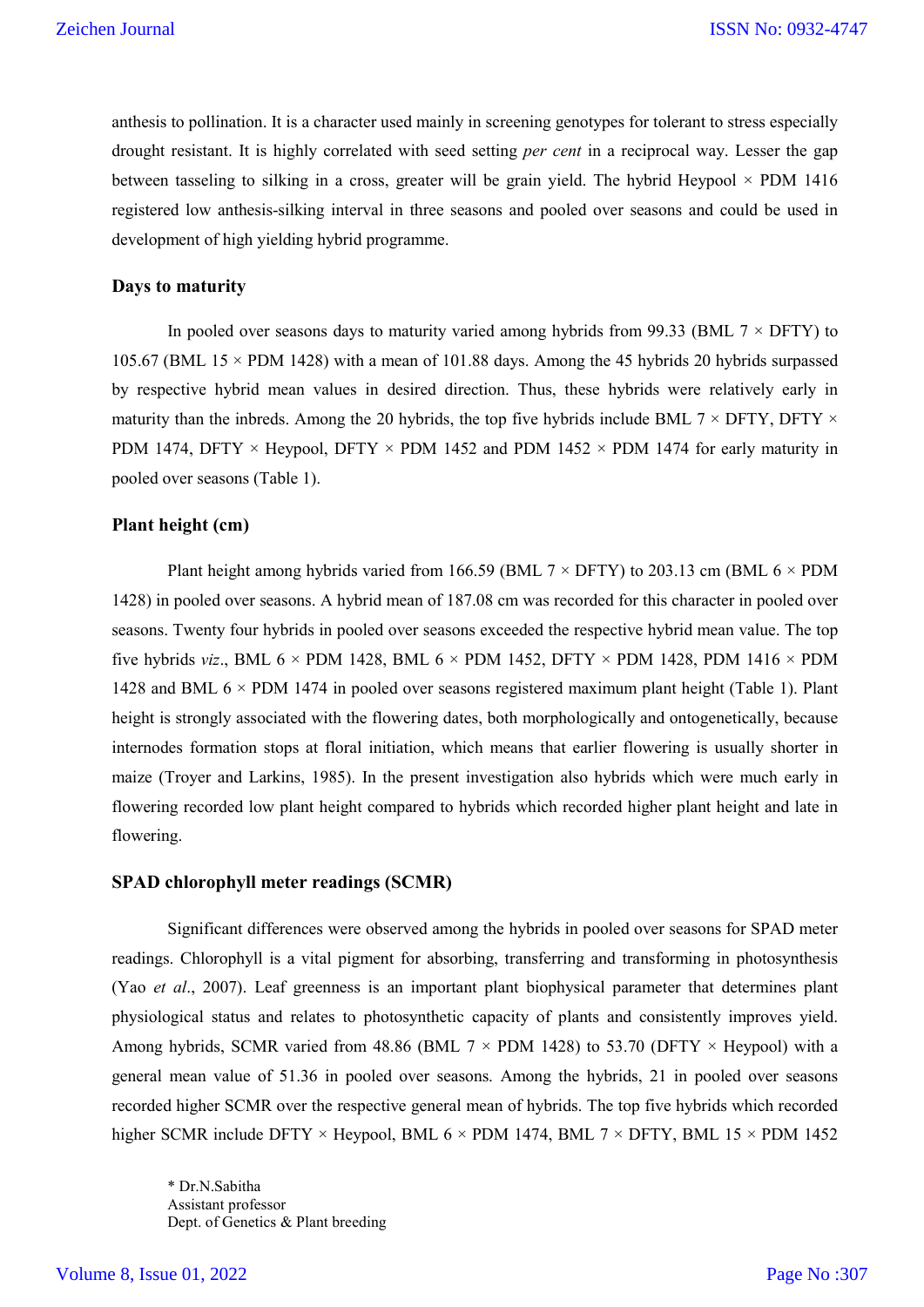and BML 15  $\times$  PDM 1474 in pooled over seasons. In the present study most of the high yielding hybrids recorded higher SCMR (Table 1).

# **Specific leaf area (cm2 g-1 )**

Specific leaf area is a measure of leaf thickness. This character ranged among hybrids from 80.38 (PDM 1428  $\times$  PDM 1452) to 90.70 cm<sup>2</sup> g<sup>-1</sup> (BML 15  $\times$  PDM 1474) in pooled over seasons. Low SLA is desirable in maize for getting higher yield. Among the 45 hybrids studied, 23 in pooled over seasons registered significantly lower SLA values compared to the hybrid mean of 85.03 cm<sup>2</sup> g<sup>-1</sup> (Table 1). Top five hybrids *viz*., PDM 1428 × PDM 1452, BML 7 × PDM 1416, BML 6 × BML 7, BML 2 × PDM 1428 and BML  $6 \times PDM$  1416 in pooled over seasons recorded significantly low SLA values (desired direction).

# **Specific leaf weight (mg cm-2 )**

Among hybrids, the character varied from 1.11 (BML 15  $\times$  PDM 1452) to 1.27 mg cm<sup>-2</sup> (PDM  $1428 \times PDM$  1452) in pooled over seasons. The general mean value recorded in hybrids for SLW was 1.18 mg cm-2 in pooled over season.(Table 1). Higher SLW values are desirable to record higher yields in maize. Among the hybrids, PDM 1428  $\times$  PDM 1452 pooled over seasons recorded significantly higher SLW values compared to the respective general mean for this character (Table 1).

### **Ear length (cm)**

Among hybrids ear length varied from 16.68 (Heypool  $\times$  PDM 1416) to 19.19 cm (DFTY  $\times$ Heypool) in pooled over seasons. The hybrid mean value recorded for this character was 17.71 cm. Among 45 hybrids, 18 hybrids in pooled over seasons recorded superior ear length over mean of hybrids. The top five hybrids which recorded higher ear length include DFTY  $\times$  Heypool, BML 6  $\times$  PDM 1474, BML 15  $\times$  PDM 1474, BML 7  $\times$  DFTY and DFTY  $\times$  PDM 1452 in pooled over seasons. (Table 1).

#### **Ear girth (cm)**

Ear girth among hybrids varied from 13.50 (PDM 1416  $\times$  PDM 1428) to 15.45 (BML 15  $\times$  PDM 1474) with a mean of 14.38 cm in pooled over seasons. Among 45 hybrids, 20 hybrids in pooled over seasons recorded higher ear girth compared to respective general hybrids mean (Table 1). The highest ear girth was recorded in the hybrids *viz*., BML 15  $\times$  PDM 1474, DFTY  $\times$  PDM 1452, PDM 1452  $\times$  PDM 1474, BML  $7 \times$  DFTY and BML 15  $\times$  PDM 1452 in pooled over seasons.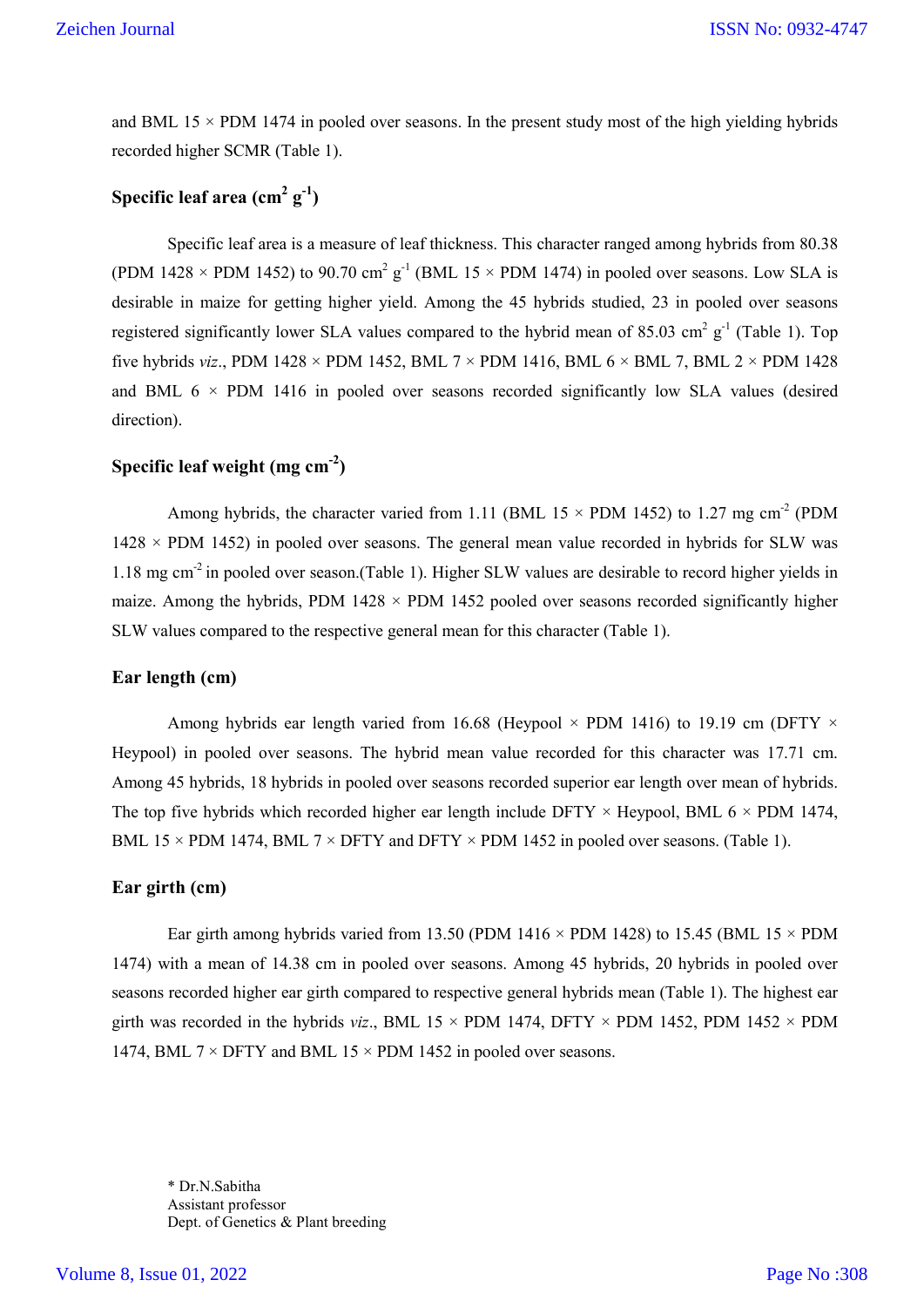## **Number of kernel rows ear-1**

Number of kernel rows ear<sup>-1</sup> ranged from 13.45 (PDM 1416  $\times$  PDM 1452) to 15.58 (BML 15  $\times$ PDM 1474) among hybrids with a hybrid mean value of 14.34 in pooled over seasons. Seventeen hybrids in pooled over seasons showed higher mean performance for kernel rows  $ear^{-1}$  compared to the respective hybrids mean. The top performing hybrids for number of kernel rows ear<sup>-1</sup> include BML 15  $\times$  PDM 1474, PDM 1452  $\times$  PDM 1474, BML 2  $\times$  PDM 1474, BML 6  $\times$  PDM 1474 and Heypool  $\times$  PDM 1474 in pooled over seasons (Table 1).

### **Number of kernels row-1**

Number of kernels row<sup>-1</sup> among hybrids varied from 33.89 (PDM 1416  $\times$  PDM 1428) to 41.31 (BML 7  $\times$  DFTY) with a mean value of 37.63. Among 45 hybrids, BML 7  $\times$  DFTY, BML 15  $\times$  PDM 1474, Heypool  $\times$  PDM 1474, DFTY  $\times$  Heypool, BML 6  $\times$  PDM 1474, BML 15  $\times$  PDM 1452 and DFTY  $\times$  PDM 1452 registered more number of kernels row<sup>-1</sup> compared to hybrids mean. Twenty three out of 45 hybrids surpassed the general mean of the hybrids (Table 1). All the hybrids which recorded more number of kernels per row also recorded higher grain yield.

### **Hundred seed weight (g)**

Hundred seed weight ranged among hybrids ranged from 29.29 (PDM 1416  $\times$  PDM 1452) to 35.26 (BML 15  $\times$  PDM 1452) with a mean of 33.13 g in pooled over seasons. Twenty hybrids over seasons recorded significantly higher 100 seed weight compared to the respective general mean of hybrids. The top five superior hybrids which registered higher 100 seed weight include BML  $15 \times PDM$ 1452, BML 7  $\times$  DFTY, PDM 1452  $\times$  PDM 1474, BML 15  $\times$  PDM 1474 and BML 6  $\times$  PDM 1474 in pooled over seasons (Table 1). In the present study the hybrids which recorded higher 100 seed weight have also recorded higher grain yield.

### **Harvest index (%)**

In pooled over seasons, this character varied among hybrids from  $36.49$  (BML  $2 \times$  BML 15) to 38.51 (BML 15 × PDM 1452) with mean of 37.64 %. Among the hybrids *viz*., BML 15 × PDM 1452, BML  $7 \times$  DFTY, BML 15  $\times$  PDM 1474, Heypool  $\times$  PDM 1474 and DFTY  $\times$  PDM 1452 recorded highest harvest index when compared to hybrids mean (Table 1). Harvest index varied among hybrids pooled over seasons indicating the existence of differences among hybrids and seasons. Climate and soil conditions are the two most important factors affecting harvest index. Higher harvest index was recorded in *rabi* compared to *summer* which could be due to more favourable conditions during *rabi* season.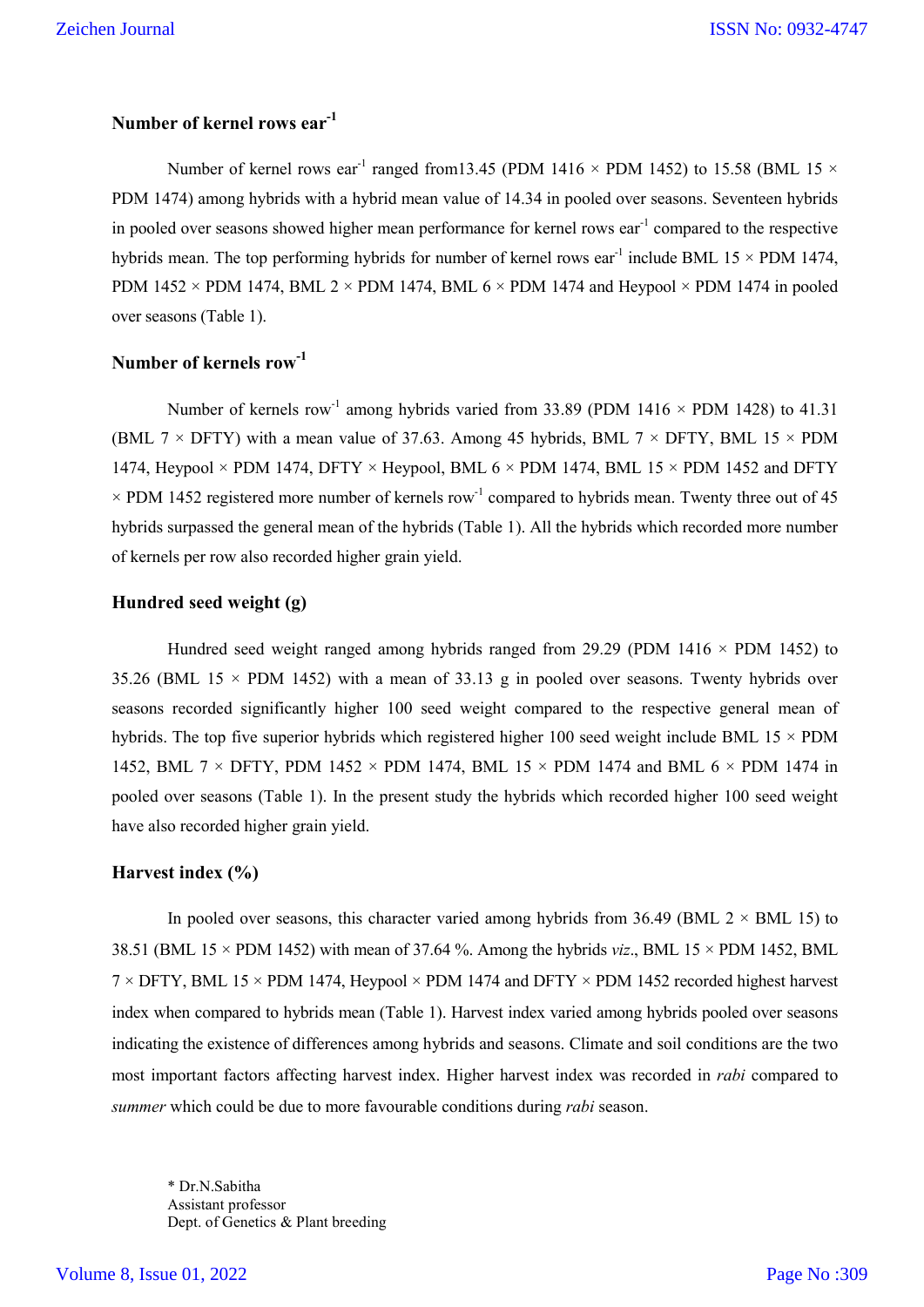## **Grain yield plant-1 (g)**

This character varied from 98.77 (BML 15  $\times$  PDM 1428) to 139.19 (Heypool  $\times$  PDM 1474) plant<sup>-1</sup> among hybrids with a general mean of 120.56 g which was exceeded by 24 hybrids. The five top performing hybrids for grain yield plant<sup>-1</sup> across the three seasons were Heypool  $\times$  PDM 1474 (139.19 g), BML 7  $\times$  DFTY (137.19 g), DFTY  $\times$  Heypool (137.06 g), BML 15  $\times$  PDM 1474 (137.01 g) and BML 6  $\times$ PDM 1474 (133.63 g) (Table 1). *Per se* performance of 45 hybrids studied over three seasons indicated that as many as 21 hybrids have recorded significantly higher grain yield when compared to the released public hybrid DHM 117. Out of these, Heypool  $\times$  PDM 1474, BML 7  $\times$  DFTY, DFTY  $\times$  Heypool, BML  $15 \times PDM$  1474 and BML 6  $\times PDM$  1474 were found early in tasseling and silking at least two or three days than DHM 117 indicating the possibility for the isolation of hybrids with high yield potential and earliness.

It is evident from the results of the present investigation that out of 45 hybrids, the hybrids *viz*., Heypool  $\times$  PDM 1474, BML 7  $\times$  DFTY, DFTY  $\times$  Heypool, BML 15  $\times$  PDM 1474 and BML 6  $\times$  PDM 1474 recorded the highest *per se* performance in the descending order for grain yield over three seasons. These hybrids could be exploited for commercial cultivation directly after ascertaining their performance under on-farm trials in different locations and environments or could be well utilized in population improvement programme in maize so as to bring improvement in grain yield and yield related characters as these hybrids not only showed superior performance for grain yield but also for most important yield attributes such as ear length, ear girth, number of kernels row ear<sup>-1</sup>, number of kernels row<sup>-1</sup>, 100 seed weight and harvest index and involved either one or two inbred possessing good combining ability effects for most of the yield contributing characters (Sabitha, 2021).

### **Conclusions**

Based on the *per se* performance for grain yield and yield components over three seasons, five single cross hybrids *viz.*, Heypool × PDM 1474, BML 7 × DFTY, DFTY × Heypool, BML 15 × PDM 1474 and BML  $6 \times$  PDM 1474 were identified as top yielding single cross hybrids. All these superior single cross hybrids registered high mean performance and heterosis for most of the yield components and involved either one or two inbred possessing good combining ability effects for most of the yield contributing characters. Hence, these hybrids could be exploited for commercial cultivation directly after ascertaining their performance under MLT's and on-farm trials in different locations/years or could be well utilized in population improvement programme or in heterosis breeding so as to bring improvement in grain yield and yield related characters as these hybrids not only showed superior performance for grain yield but also for most important yield attributes such as ear length, ear girth, number of kernel rows ear<sup>-1</sup>, number of kernels row<sup>-1</sup>, 100 seed weight and harvest index.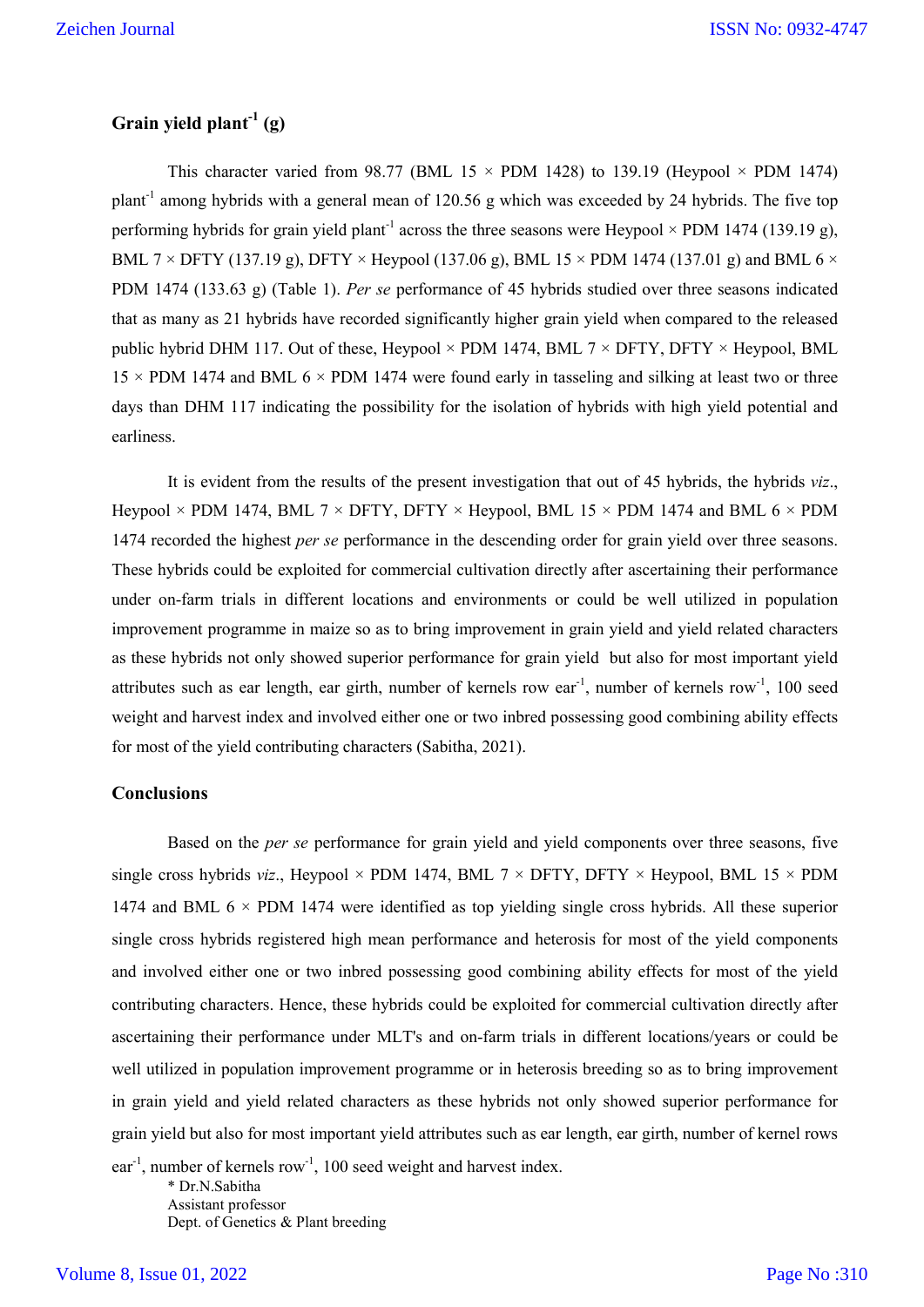## **References Cited**

- N. Sabitha. 2021. Identification of analysis favourable alleles for improvement of single cross hybrids and GGE biplot in maize (*Zea mays* L.)". Ph.D Thesis submitted to the Acharya N.G. Ranga Agricultural University , Lam, Guntur 522034 A.P.
- Ali, A., Rahman, H., Liaqat, S., Ali, S.K and Shamsur, R. 2014. Heterosis for grain yield and its attributing components in maize variety Azam using line  $\times$  tester analysis method. *Academia Journal of Agriculture Research*. 2(11): 225-230.
- Bartlett, M.S. 1937. Some examples of statistical methods of research in agriculture and applied biology. *Supplement to Journal of Royal Statistical Society*. 4: 137-170.
- Panse, V.G and Sukhatme. 1985. *Statistical methods for Agricultural workers*. Published by ICAR, New Delhi.
- Troyer, A.F., Larkins, J.R. 1985. Selection for early flowering in corn: 10 late synthetics. *Crop Science*. 25: 695-697.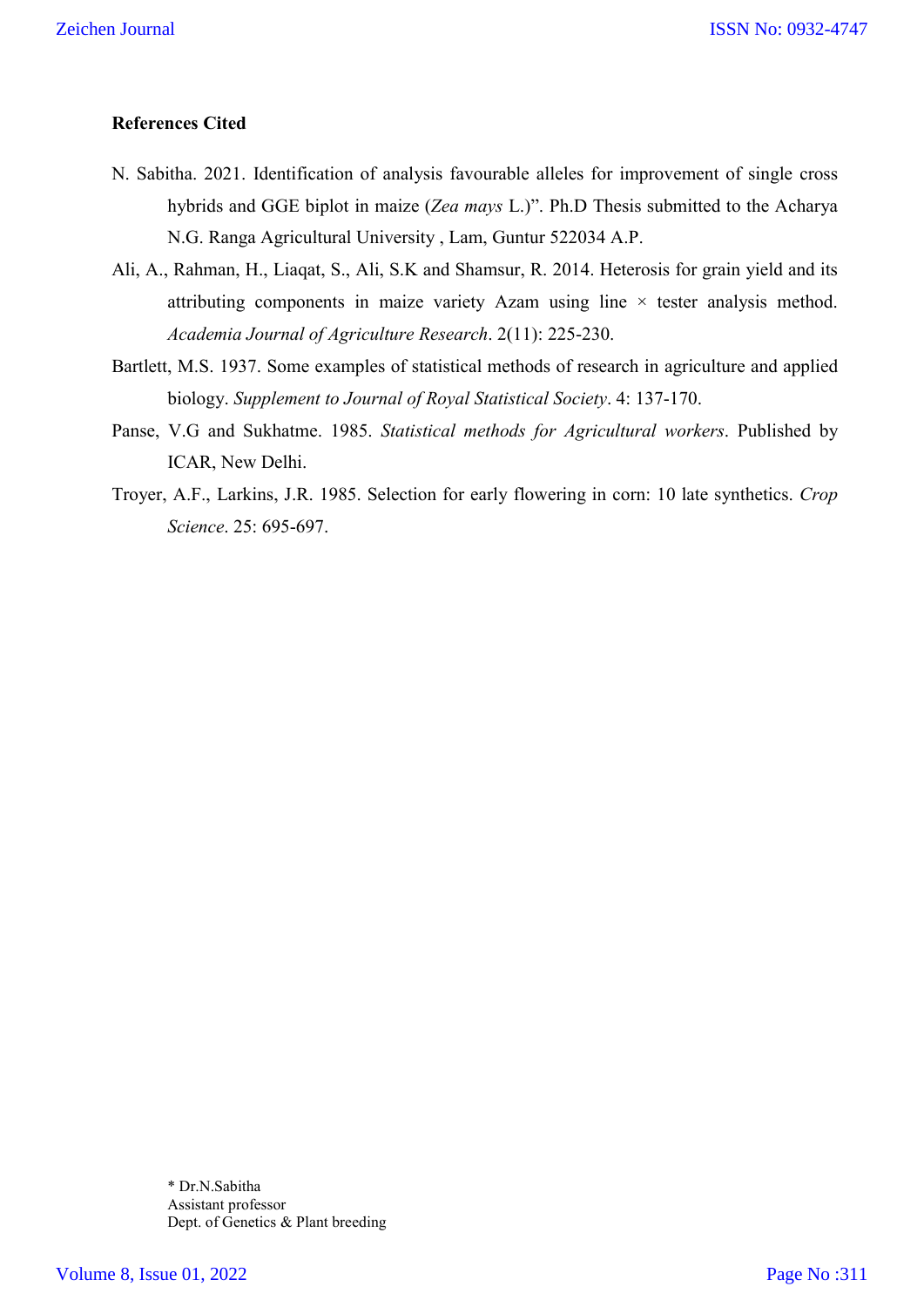## **Table 1. Mean performance of F1 hybrids for grain yield and yield contributing characters pooled over three seasons in maize**

| <b>S. No</b>   | Hybrid (s)               | <b>DT</b> | <b>DS</b> | <b>ASI</b> | <b>DM</b> | PH     | <b>SCMR</b> | <b>SLA</b> | <b>SLW</b> | EL    | <b>EG</b> | <b>NKRE</b> | <b>NKPR</b> | <b>KW</b> | H1    | <b>GYP</b> |
|----------------|--------------------------|-----------|-----------|------------|-----------|--------|-------------|------------|------------|-------|-----------|-------------|-------------|-----------|-------|------------|
|                | BML 2 $\times$ BML 6     | 63.11     | 66.22     | 3.11       | 102.82    | 196.00 | 50.42       | 83.48      | 1.20       | 17.25 | 14.11     | 14.07       | 37.22       | 32.43     | 37.76 | 125.47     |
| $\overline{2}$ | BML $2 \times$ BML 7     | 63.11     | 66.44     | 3.37       | 102.92    | 187.29 | 51.46       | 83.96      | 1.19       | 17.52 | 15.08     | 14.26       | 38.67       | 34.07     | 36.76 | 127.52     |
| 3              | BML $2 \times$ BML 15    | 63.22     | 67.22     | 3.89       | 104.12    | 186.41 | 50.74       | 83.33      | 1.20       | 17.04 | 13.78     | 13.92       | 36.67       | 31.15     | 36.49 | 113.41     |
| $\overline{4}$ | BML $2 \times$ DFTY      | 61.11     | 63.89     | 2.74       | 102.64    | 183.67 | 52.87       | 85.10      | 1.18       | 17.92 | 14.71     | 14.56       | 38.56       | 34.64     | 37.78 | 123.24     |
| 5              | BML $2 \times$ Heypool   | 64.00     | 68.00     | 4.00       | 100.05    | 178.36 | 52.28       | 87.07      | 1.15       | 18.44 | 15.01     | 15.22       | 38.22       | 34.13     | 37.07 | 129.48     |
| 6              | BML $2 \times PDM$ 1416  | 61.89     | 65.33     | 3.41       | 101.57    | 193.73 | 50.06       | 81.56      | 1.23       | 17.56 | 14.34     | 14.19       | 36.89       | 32.43     | 37.57 | 120.37     |
| $\overline{7}$ | <b>BML 2 × PDM 1428</b>  | 63.22     | 66.78     | 3.63       | 102.33    | 181.77 | 50.69       | 82.34      | 1.22       | 17.04 | 14.40     | 13.97       | 37.56       | 32.71     | 37.56 | 114.77     |
| 8              | BML $2 \times PDM$ 1452  | 63.00     | 66.67     | 3.63       | 102.33    | 187.76 | 49.34       | 83.64      | 1.17       | 17.16 | 13.89     | 13.79       | 36.44       | 32.40     | 37.23 | 119.14     |
| 9              | <b>BML 2 × PDM 1474</b>  | 61.78     | 64.78     | 3.04       | 101.28    | 194.53 | 52.57       | 86.98      | 1.14       | 18.99 | 15.14     | 15.52       | 38.67       | 34.61     | 37.88 | 127.23     |
| 10             | BML $6 \times$ BML 7     | 64.00     | 67.22     | 3.19       | 103.00    | 192.40 | 50.23       | 81.99      | 1.22       | 17.17 | 13.83     | 13.80       | 36.33       | 31.53     | 37.06 | 111.25     |
| 11             | BML $6 \times$ BML 15    | 64.00     | 67.44     | 3.48       | 103.44    | 184.36 | 49.96       | 84.10      | 1.19       | 16.99 | 13.94     | 13.88       | 36.33       | 32.09     | 37.71 | 109.35     |
| 12             | BML $6 \times DFTY$      | 61.11     | 64.33     | 3.19       | 102.00    | 180.00 | 52.08       | 86.42      | 1.16       | 18.02 | 14.27     | 14.31       | 38.33       | 33.62     | 37.66 | 125.37     |
| 13             | BML $6 \times$ Heypool   | 62.56     | 65.56     | 3.04       | 101.18    | 184.26 | 51.77       | 86.19      | 1.17       | 18.10 | 14.42     | 14.40       | 38.22       | 31.89     | 37.69 | 121.57     |
| 14             | BML $6 \times PDM$ 1416  | 62.89     | 66.11     | 3.26       | 103.38    | 189.33 | 51.20       | 82.89      | 1.21       | 17.80 | 14.82     | 14.51       | 37.67       | 34.09     | 37.68 | 124.51     |
| 15             | BML $6 \times PDM$ 1428  | 63.89     | 67.11     | 3.30       | 103.33    | 203.13 | 52.02       | 83.91      | 1.22       | 16.78 | 13.56     | 13.87       | 35.89       | 31.80     | 37.61 | 113.80     |
| 16             | BML 6 × PDM 1452         | 61.56     | 64.00     | 2.44       | 100.33    | 201.31 | 49.52       | 84.40      | 1.19       | 17.01 | 13.95     | 13.89       | 36.56       | 31.80     | 37.34 | 122.63     |
| 17             | <b>BML 6 × PDM 1474</b>  | 61.22     | 64.44     | 3.26       | 100.11    | 196.44 | 53.62       | 87.40      | 1.15       | 19.18 | 15.28     | 15.44       | 40.33       | 35.16     | 38.10 | 133.63     |
| 18             | BML $7 \times$ BML 15    | 63.00     | 66.33     | 3.37       | 102.11    | 192.73 | 50.33       | 83.51      | 1.20       | 17.00 | 13.96     | 14.03       | 36.33       | 32.30     | 37.28 | 107.50     |
| 19             | <b>BML 7 × DFTY</b>      | 60.67     | 63.56     | 2.89       | 99.33     | 166.59 | 53.57       | 89.39      | 1.11       | 19.12 | 15.32     | 15.21       | 41.31       | 35.20     | 38.41 | 137.19     |
| 20             | BML $7 \times$ Heypool   | 63.22     | 66.33     | 3.22       | 102.00    | 175.16 | 51.80       | 85.90      | 1.17       | 17.99 | 14.26     | 14.26       | 38.33       | 32.89     | 37.60 | 120.15     |
| 21             | BML $7 \times PDM$ 1416  | 62.56     | 65.67     | 3.15       | 102.02    | 192.22 | 49.98       | 83.22      | 1.20       | 17.16 | 13.52     | 13.74       | 36.73       | 32.38     | 37.52 | 105.09     |
| 22             | BML $7 \times PDM$ 1428  | 63.00     | 66.33     | 3.30       | 102.56    | 189.12 | 48.86       | 83.11      | 1.21       | 16.96 | 13.82     | 13.66       | 35.22       | 32.44     | 37.25 | 115.72     |
| 23             | BML $7 \times PDM$ 1452  | 62.67     | 65.67     | 3.04       | 101.89    | 183.10 | 49.02       | 84.70      | 1.17       | 17.14 | 13.98     | 13.93       | 36.11       | 32.76     | 37.28 | 116.14     |
| 24             | <b>BML 7 × PDM 1474</b>  | 62.67     | 66.11     | 3.44       | 102.89    | 178.58 | 50.84       | 85.59      | 1.17       | 17.71 | 13.98     | 14.18       | 38.00       | 32.63     | 37.61 | 122.36     |
| 25             | <b>BML 15 × DFTY</b>     | 61.56     | 65.00     | 3.56       | 101.09    | 181.95 | 50.70       | 85.43      | 1.17       | 17.56 | 14.29     | 14.04       | 39.22       | 33.04     | 37.26 | 119.27     |
| 26             | BML $15 \times$ Heypool  | 62.89     | 66.33     | 3.56       | 101.78    | 189.78 | 51.16       | 85.57      | 1.17       | 17.50 | 14.51     | 14.61       | 38.00       | 33.33     | 37.73 | 125.17     |
| 27             | <b>BML 15 × PDM 1416</b> | 62.22     | 65.44     | 3.15       | 102.89    | 189.29 | 50.42       | 83.64      | 1.20       | 16.68 | 13.96     | 13.61       | 34.67       | 31.81     | 36.83 | 106.08     |
| 28             | <b>BML 15 × PDM 1428</b> | 65.44     | 69.44     | 4.15       | 105.67    | 181.39 | 50.38       | 84.56      | 1.18       | 16.86 | 13.81     | 13.47       | 34.33       | 30.50     | 37.38 | 98.77      |
| 29             | <b>BML 15 × PDM 1452</b> | 59.56     | 62.67     | 3.22       | 101.13    | 169.76 | 53.41       | 89.41      | 1.12       | 18.73 | 15.30     | 14.99       | 40.33       | 35.26     | 38.51 | 131.16     |
| 30             | <b>BML 15 × PDM 1474</b> | 60.89     | 64.11     | 3.30       | 100.22    | 166.73 | 53.41       | 90.70      | 1.11       | 19.13 | 15.45     | 15.58       | 40.89       | 35.17     | 38.39 | 137.01     |
| 31             | $DFTY \times Heypool$    | 60.89     | 63.56     | 2.63       | 99.89     | 179.67 | 53.70       | 86.76      | 1.17       | 19.19 | 15.28     | 15.23       | 40.44       | 35.00     | 37.99 | 137.06     |
| 32             | $DFTY \times PDM$ 1416   | 62.89     | 66.44     | 3.52       | 102.44    | 192.81 | 51.84       | 86.36      | 1.16       | 17.67 | 14.55     | 14.49       | 36.78       | 32.98     | 38.07 | 114.59     |

\* Dr.N.Sabitha

Assistant professor

Dept. of Genetics & Plant breeding